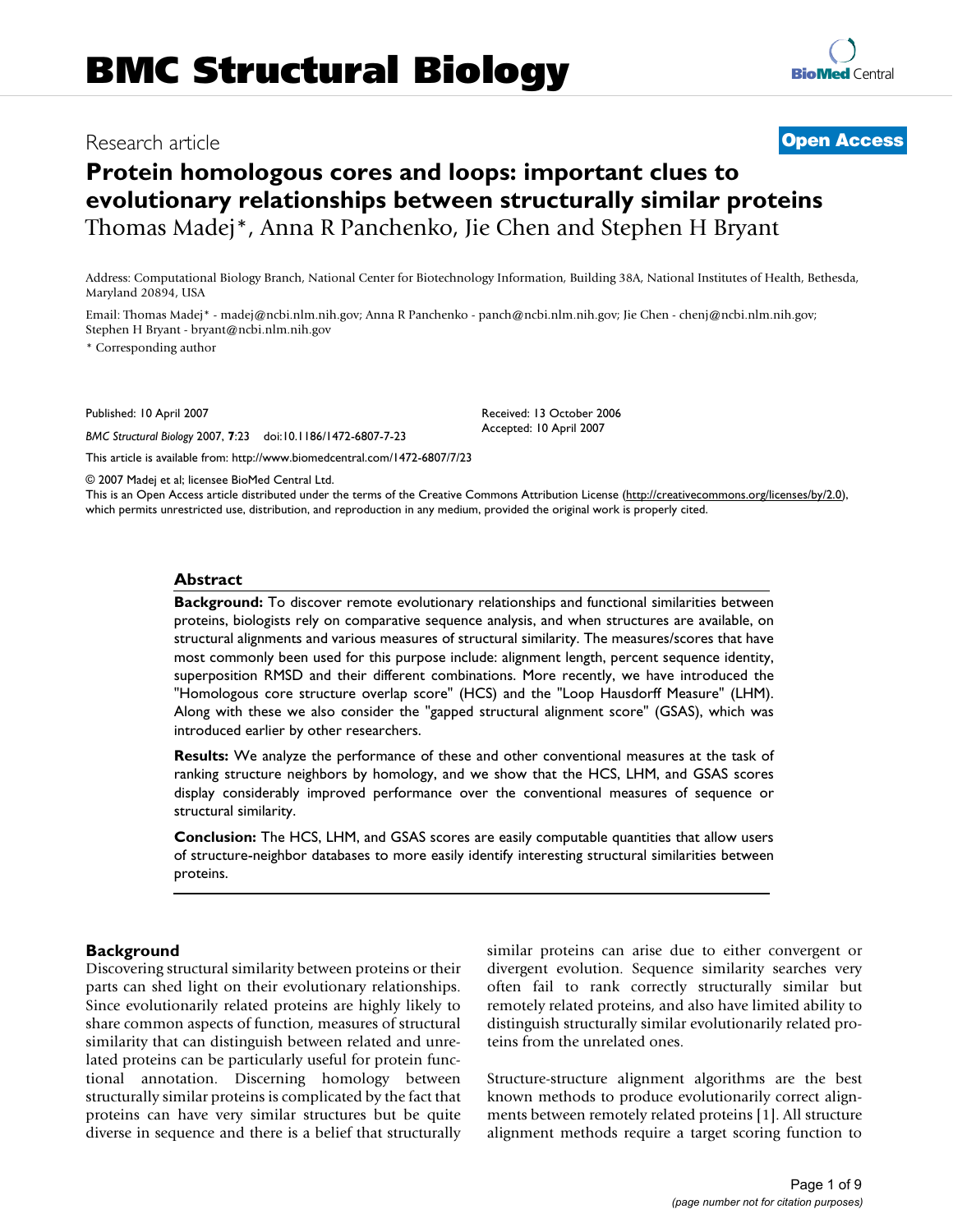optimize and a large variety of different scoring functions have been developed in this connection. Unlike sequence alignment methods which all use conventional amino acid substitution matrices for scoring, there is no consensus among different statistical scores used in structure alignment algorithms. Moreover, these algorithms can be successful at finding a reasonable alignment but can fail at ranking good alignments ahead of the problematic ones using the target scoring functions [2,3].

To compensate for this effect researchers have developed a number of different structural similarity measures to rank structurally similar proteins [3-6] or to produce meaningful clustering based on structural comparison [5,7,8]. Some commonly used measures are: length of the alignment, superposition RMSD, percent sequence identity and their various algebraic combinations. It has been shown that these particular measures of structural similarity have a limited success at ranking of structurally similar proteins and distinguishing structurally similar related proteins from unrelated ones [9-14]. As an improvement Matsuo and Bryant introduced the "Homologous Core Structure overlap score" (HCS score) [9] which is calculated as a fraction of a "homologous core" that is covered by a structural alignment, where the homologous core is determined by that part which is conserved in structural superposition of homologous proteins. More recently, Panchenko and Madej have introduced the "Loop Hausdorff Measure" (LHM), which measures the (average) amount of deviation between the loop regions in a pair of superposed protein structures [15]. This new similarity measure is analogous to the traditional RMSD, but has the advantage that it can be applied to the corresponding but non-alignable regions in the two structures. It was shown that the loop regions in homologous proteins display a certain level of structural conservation, and the LHM is very sensitive in detecting subtle differences between protein structures otherwise unrecognized by conventional similarity scores [15].

It should be noted that there are different ways to assess the ability of structural similarity scores to rank structurally similar homologs with respect to their relatedness. For example, Yang and Honig showed that there exists a correlation between the significant sequence similarity and their measure of structural distance even in the twilight zone of sequence similarity, so that high values of structural distance would correspond to the high probability that proteins are related by common descent and vice versa [15]. Similarly, in a recent paper sequence-structure relationships for homologous proteins have been analyzed for different families/folds and it has been found as a corollary to other results that the quality of linear sequence-structure correlation varies depending on the structure similarity scores used in the study [16].

In this paper we apply a ROC analysis to the problem of ranking of structure neighbors with respect to homology, where we decide evolutionary relationships based on the SCOP database [17]. We use the "superfamily" level in the SCOP database hierarchy because almost certainly the proteins in a SCOP superfamily display probable homology and common functionality. Using SCOP as a standard for evolutionary relationships in this study is problematic since other researchers have produced convincing arguments for homology between proteins in different SCOP superfamilies. However, the particular cases where difficulties would be expected are largely confined to families involving "superfolds", such as TIM barrels or Rossmann folds, and the analyses to convincingly establish homology are rather complicated. Thus, although evolutionarily related proteins may be excluded because SCOP concluded there was insufficient evidence for homology, it remains the case that the superfamily members of a query protein are those for which there is clear and convincing evidence of functional relatedness. Based on structurestructure superpositions we define different structure similarity scores and test their performance on the difficult benchmark of VAST neighbors (structurally similar protein domains found by the VAST algorithm [18]). We find that from among the scores we consider, the LHM, HCS, and GSAS score ("gapped structural alignment score" introduced in [3]) exhibit the best performance, especially for the remotely related proteins.

# **Results**

For convenience we quickly summarize out methods. Further details are provided in the Methods section. A selection of conserved domain (CD) families were taken from the Conserved Domain Database (CDD). For each CD family a query (representative) structure was chosen and a list of similar structures (neighbors) was generated using the VAST algorithm. The lists were filtered by sequence identity to reduce redundancy. For a given query structure, those neighbors on its list were considered to be "true postives" if and only if they belong to the same superfamily as the query in the SCOP database. A given structural similarity measure/score can be used to rank the pairs of queries and neighbors, and for a chosen cutoff, we can compute the fractions of true positives (sensitivity) and false positives found at or above the cutoff. The fractions of true and false positives provide a basis for comparing the performance of the different similarity measures.

Table 1 shows the sensitivities of all eight similarity scores at two given error (false positive) rates (1% and 5%). As can be seen from this table the LHM, GSAS and HCS measures demonstrate greater sensitivity than the conventional measures of structural and sequence similarity. For example, at the 1% error rate, LHM detects more than twice as many true positives on average as RMSD and frac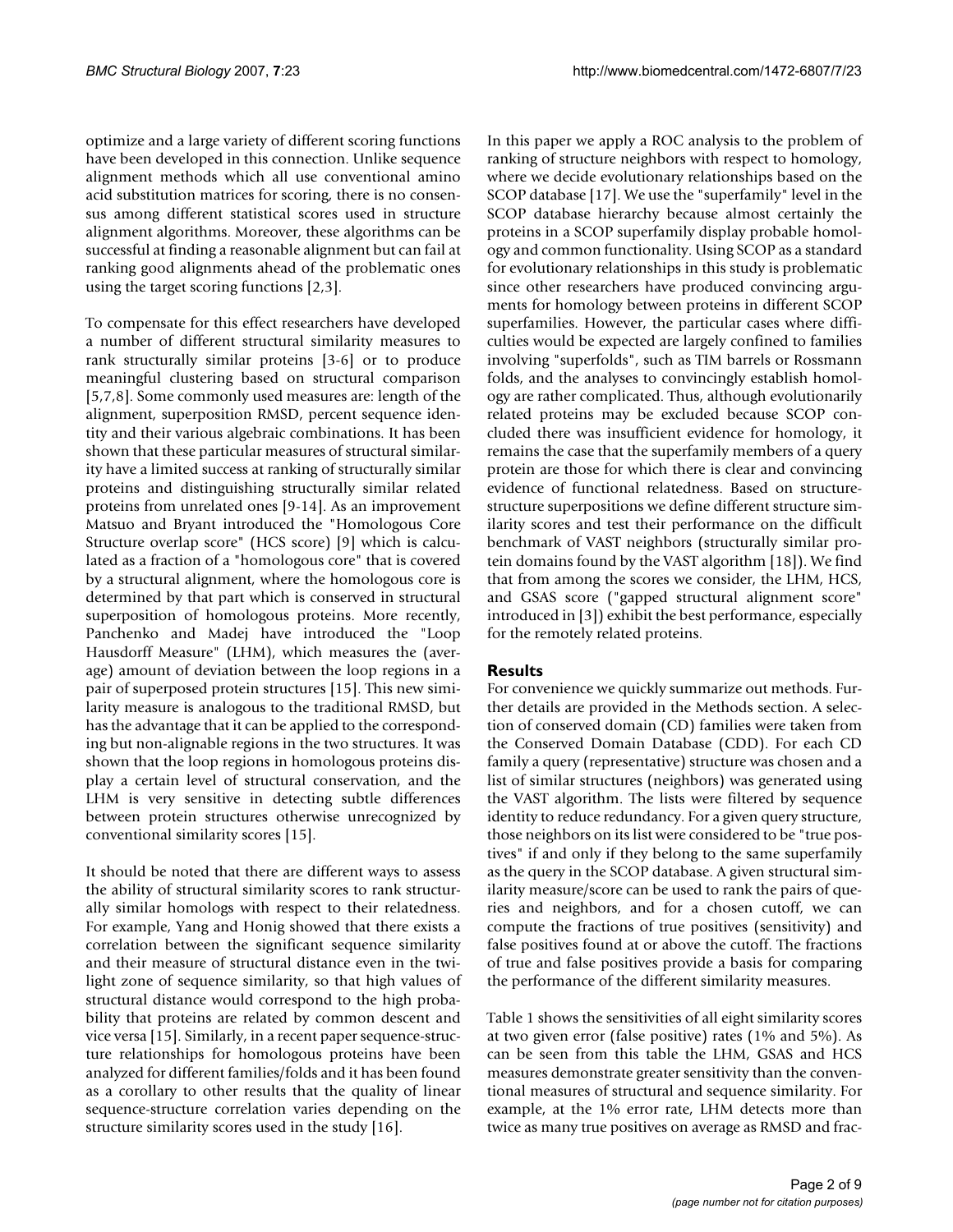tion aligned, and more than 1.5 times as many true positives as percent identity. In Figure 1 we plot the sensitivity curves for the three scores which perform the best (GSAS, LHM and HCS). It is apparent from this figure that the LHM curve lies lower than the curves corresponding to HCS and GSAS indicating that LHM outperforms on average these two other measures for the overall test set of 152 families.

It is also of interest to compare the performance of the different measures with respect to the ranking difficulty. To estimate the ranking difficulty for each CDD family we take the average percent identity between its query structure and the non-redundant set of true positive structures (homologous structure neighbors). There is a broad distribution of sensitivity values across the different degrees of ranking difficulty as shown in Figure 2, implying that some domain families are easier to recognize than others. Queries which have closely related structure neighbors show higher sensitivity and vice versa, this trend is apparent for all similarity scores used in the study. It should be noted that this analysis was done on a smaller test set of 97 families which had enough family members (at least 20) to make the calculation of sensitivities per family more reliable. We also note that 13 of the CDD families are in the most difficult bin (no more than 10% average sequence identity) and 52 are in the second most difficult bin, where the average sequence identity ranges from 10– 20%. Thus, 65 of the 97 CDD families may be considered to be well within the zone of sequence similarity where homology is hard to ascertain.

Comparing the different scores, it is clear from this figure that HCS, GSAS and LHM exhibit better sensitivity in the twilight zone of sequence similarity below 30% compared to other scores used in this study. Moreover, HCS and GSAS outperform the others in the most difficult cases below 10% of sequence identity. This is not surprising, for example, GSAS represents a combination measure using alignment length, RMSD and the number of unaligned gapped regions. It is not unexpected that a combination measure should do well. As was shown earlier, a linear combination of alignment-based structural score (RMSD) and loop-based structural score (LHM) had a much better performance compared to each of the scores used separately [19].

The HCS scores use CD core models which have been determined by careful manual alignment curation using both sequence and structure data. From Figure 2 it is quite clear that recognizing this common conserved core is a powerful method for inferring homology and functional similarity in the most difficult cases. For example, the Class I amino acyl-tRNA synthetase (aaRS) catalytic core domain (cd00802) using the HCS score yields a sensitivity of 0.79 at the 5% error rate whereas the sensitivities obtained with other measures are substantially lower (0.44, 0.26, 0.67, 0.23, and 0.44 with percent identity, RMSD, LHM, fraction aligned, and GSAS respectively). The aaRS catalytic core domain has 56 non-redundant structure neighbors of which 12 are in the same SCOP superfamily, with an average of about 10% sequence identity. The aaRS structural core is based on the Rossmann fold and is well-conserved with a number of functionally important sites located at different core regions. These include a pair of ATP-binding sites with important sequence/structural motifs (the "HIGH" and "KMSKS" motifs) that are characteristic for class I aaRS and included in the core model. Such features cause the HCS score to rank the SCOP superfamily members in this family more highly than the other numerous Rossmann folds with more remote evolutionary relationships and less functional similarity.

The preceding analysis concerns the average performance of the various measures. However, in practice most researchers will be interested in particular protein families, and so we should also investigate what happens in specific cases. To do so, we first further limit the test set to those CDD families with at least 10 true positives and 10 false positives among their non-redundant structure neighbors; there are 44 such CDD families altogether. We found that there are 20 CDD families for which at least one similarity score (LHM, HCS or GSAS) had a sensitivity higher than 80% at the 5% false positive rate. On the other hand, there are seven CDD families for which all three scores have a sensitivity of less than 50% at the 5% false positive rate (Table 2).

It is apparent from Table 2 that the seven "difficult" CDD families involve folds that span a broad range of sequence, function, and phylogenetic diversity and are often referred to as "superfolds". It is certainly to be expected that the

**Table 1: Sensitivity values estimated from curves. Sensitivity values estimated from the curves (Figure 1) at 1% and 5% error rates (fraction of false positives) are listed for different similarity measures: loop Hausdorff measure (LHM), HCS score (HCS), gapped structural alignment score (GSAS), percent aligned (%aln), percent identity (%id), root mean square deviation (RMSD), and two other structural similarity measures (SI and MI) from [3].**

|               | LHM  | <b>HCS</b> | <b>GSAS</b> | $%$ aln | $%$ id | <b>RMSD</b> | MI   | SI   |
|---------------|------|------------|-------------|---------|--------|-------------|------|------|
| I% error rate | 0.36 | 0.24       | 0.26        | 0.14    | 0.23   | 0.17        | 0.15 | 0.07 |
| 5% error rate | 0.59 | 0.54       | 0.49        | 0.45    | 0.44   | 0.44        | 0.43 | 0.31 |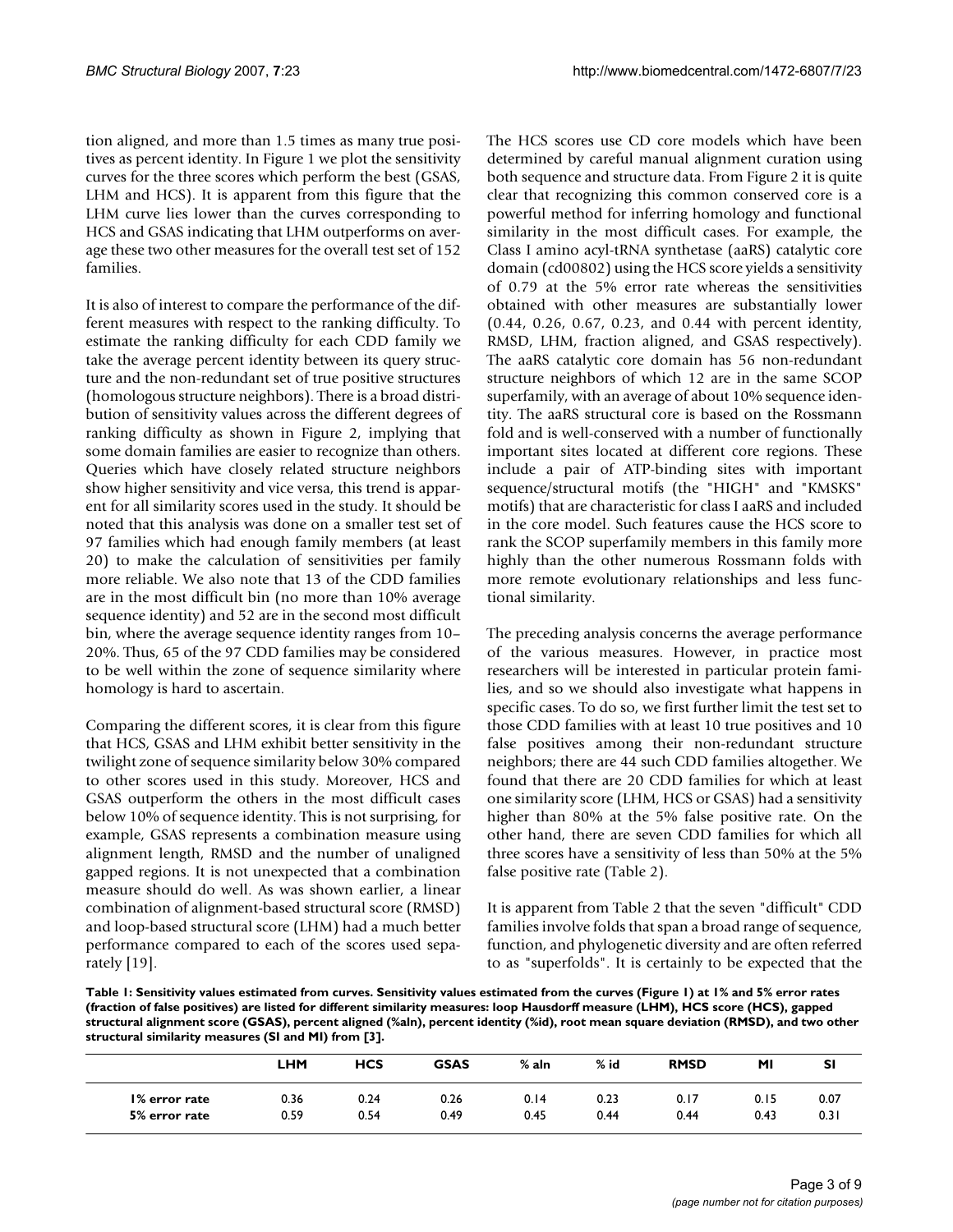

#### Figure 1

**Sensitivity curves for the three best-performing measures**. The fraction of correctly ranked homologous VAST neighbors (true positives, sensitivity) is plotted against the fraction of incorrectly ranked homologous VAST neighbors for similarity measures yielding the best performance: HCS (green)), LHM (red) and GSAS (cyan). True and false positive (error) rate values at each cutoff of similarity measures were averaged over protein families from the overall test set (152 families).

measures we consider should encounter difficulty in the correct evolutionary ranking for structure neighbors of such families. Most of these superfolds have protein cores which are very well conserved among all diverse members of these folds due to stability, foldability, or other requirements. Certainly, subtle structural/sequence features or motifs that may provide clues to evolutionary relationships are not all included in our CDD-derived core models. Moreover, as was shown previously there is evidence that all proteins from certain superfolds have a common ancestor and are all therefore possibly homologous (by definition) [19-21].

We also compared the measures over the four different major SCOP fold classes, at the 1% and 5% error rates.

These results are available as supplementary data [see Additional file 1] and via the internet at [22].

# **Discussion and conclusions**

Most users of structure comparison methods will be interested mainly in those similarities which may shed light on the function of their query protein, and hence are primarily interested in the homologous neighbors. The scoring functions of the various structure comparison algorithms are useful for ranking the neighbors, however, the rankings they produce are much less than perfect, particularly in the "twilight zone" of similarity. This is not surprising. For example, VAST scores and E-values are devised to recognize fold similarity for simplified vector models of protein structures. Such vector models capture only gross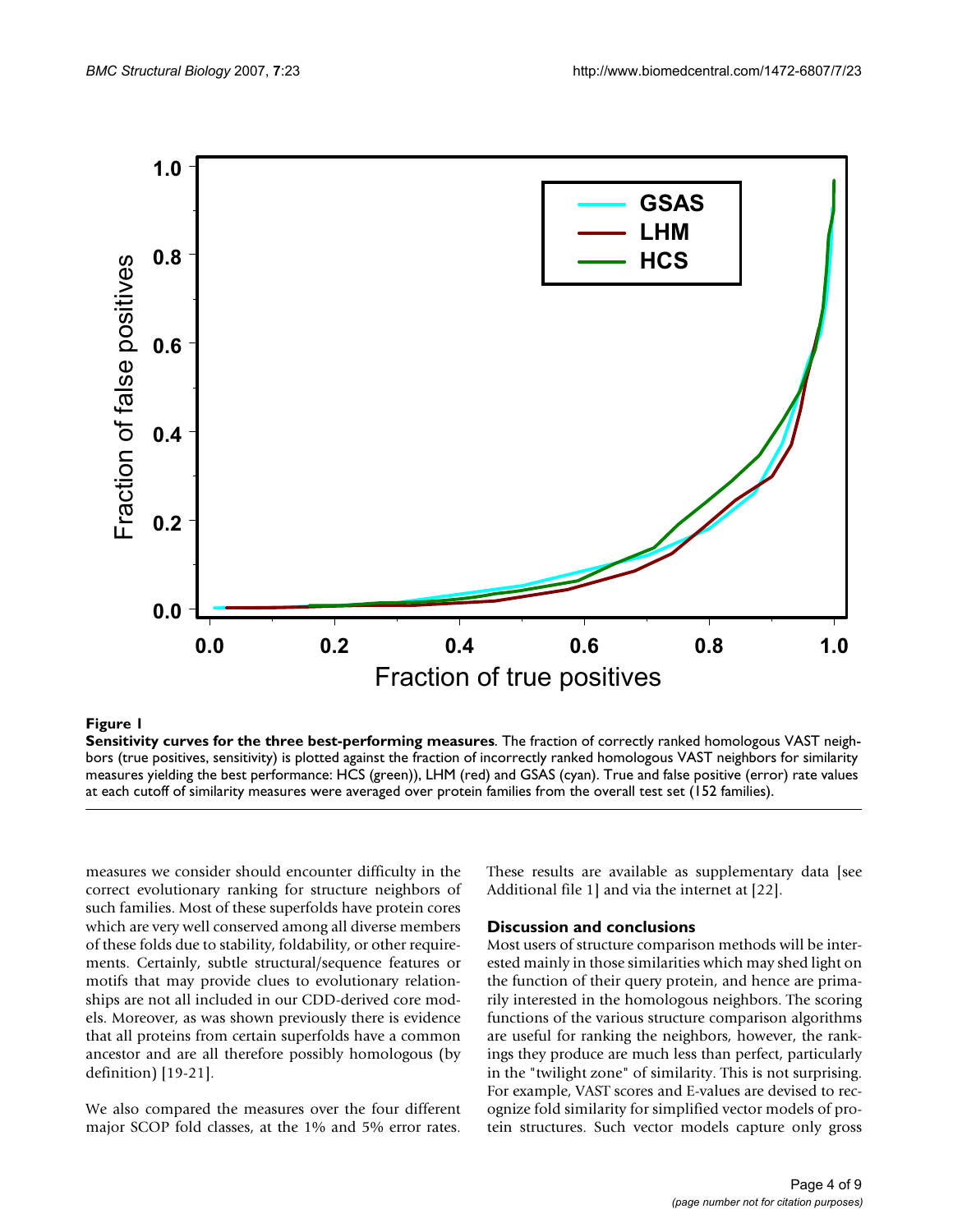

# **Figure 2**

**Performance on families of differing degrees of difficulty**. The barplot shows the sensitivity at 5% error rate for each bin of ranking difficulty. Ranking difficulty is estimated as an average percent identity between the query structure and nonredundant set of true positive structures (homologous VAST neighbors) for each CDD family. Each bin of percent identity contains at least five CDD families within a given range of ranking difficulty and sensitivity is averaged over the sensitivities of CDD families within a given bin. CDD families were chosen here as those with at least 20 non-redundant VAST neighbors. There are 13 CDD families in the 0–10% bin; 52 in the 10–20% bin; 21 in the 20–30% bin; and 11 in the 30–100% bin (97 CDD families altogether).

similarities between the spatial arrangements of secondary structure elements in proteins, and one would suspect that such scores are too coarse-grained to do well at ranking homologs. In fact, in a recent paper by Sierk and Pearson [2], the authors have found that the scoring schemes for a number of different structure alignment algorithms do not perform appreciably better at detecting homologs than normalized RMSD.

We have compared the different similarity measures via an ROC analysis using the SCOP superfamily level as our definition of functional similarity/evolutionary relatedness. It is arguable as to whether or not this definition is inclusive enough, for example, the current consensus seems to be that almost all the TIM barrels are homologous, although SCOP groups them into 31 distinct superfamilies (SCOP release 1.69). Nonetheless, if we are to rank by functional relatedness, the SCOP superfamily members of a given query protein are surely more closely related than other similar structures.

In this paper we have presented scores such as the "Loop Hausdorff Measure" and "Homologous Core Structure", which are superior to the conventional structural similar-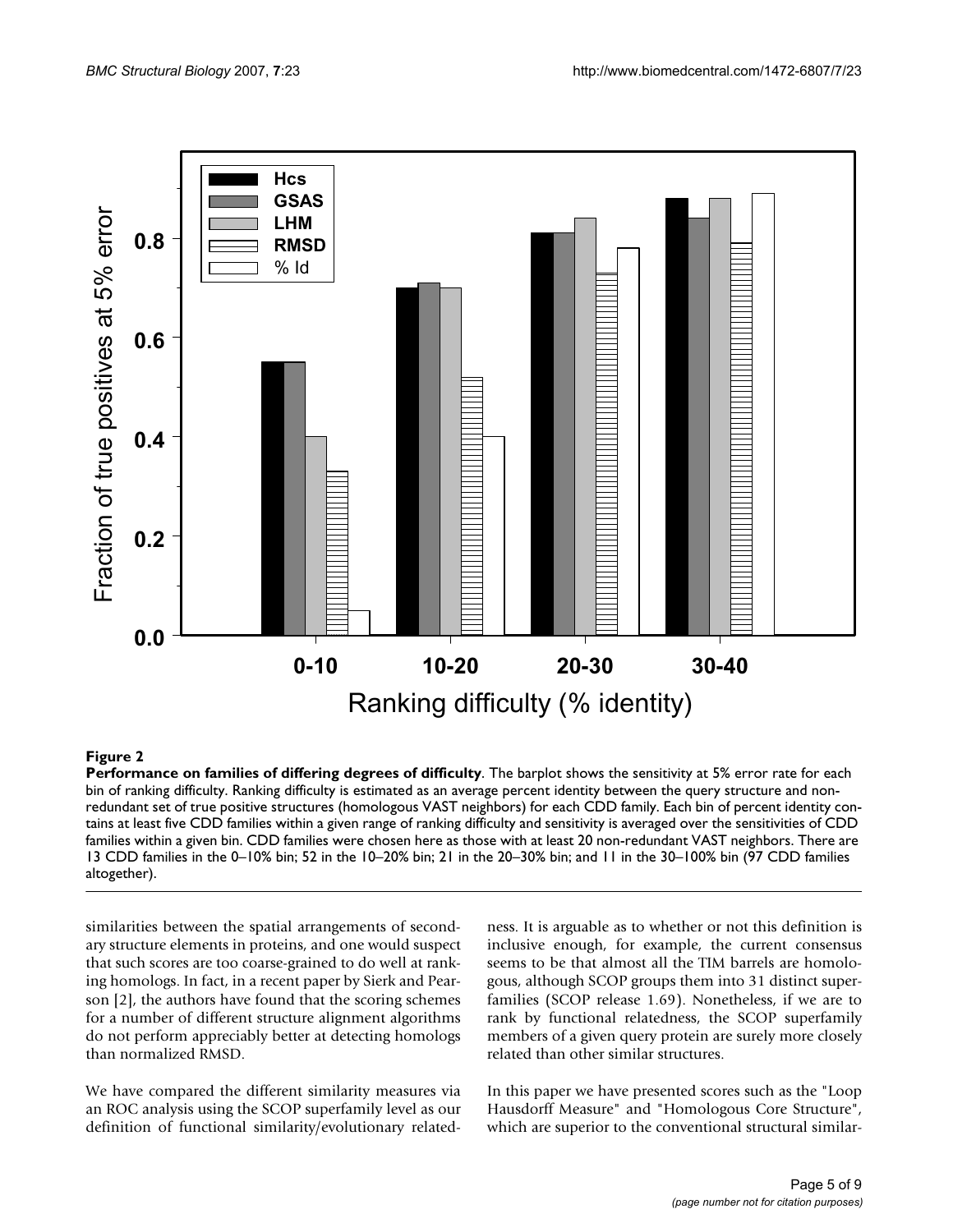| CDD acc<br><b>CDD</b> short name |                   | <b>SCOP</b> fold class                               |  |  |  |
|----------------------------------|-------------------|------------------------------------------------------|--|--|--|
| cd00945                          | Aldolase Class I  | TIM $\beta/\alpha$ barrel                            |  |  |  |
| cd00529                          | RuvC resolvase    | Ribonuclease H-like motif                            |  |  |  |
| cd01120                          | RecA-like NTPases | P-loop containing nucleoside triphosphate hydrolases |  |  |  |
| cd00079                          | <b>HELICc</b>     | P-loop containing nucleoside triphosphate hydrolases |  |  |  |
| cd00453                          | FTBP aldolase II  | TIM $\beta/\alpha$ barrel                            |  |  |  |
| cd00102                          | IPT               | Immunoglobulin-like $\beta$ -sandwich                |  |  |  |
| cd00234                          | RPA <sub>14</sub> | OB-fold                                              |  |  |  |

**Table 2: Difficult families. Difficult families for all of the measures. For these seven CDD families all of the six measures had sensitivities of under 0.50 at the 5% error rate.**

ity measures (percent identity, normalized RMSD, and fraction aligned) at the task of ranking homologous, structurally similar proteins. A combination measure such as the "Gapped Structural Alignment Score" also performs well. We have shown (see Figure 2) that in the more difficult cases, where the sequence identity between the query and its neighbors is low (30% or less), the LHM, HCS, and GSAS scores clearly produce the better rankings.

Protein structure comparison continues to be an active area of research and highly interesting new methods and studies continue to appear, e.g. [23-25]. However, we have focussed on the LHM and HCS scores in this paper since they are of intrinsic biological interest. Indeed, the LHM and HCS are easily interpretable as they quantify divergence of loop regions and conservation of structure, respectively, so that consideration of these measures can lead to deeper insights into structural evolutionary relationships.

More detailed case-by-case examination of individual CDD families shows that none of the scoring schemes works perfectly. For this reason it is important to make available several of the best-performing ranking schemes, and we are currently working on adding the LHM and HCS scores to the VAST web server and VAST Search web service. Improved rankings may reduce the number of neighbors in the "twilight zone", where it is difficult to discern homology/functionality, however, users will still need to examine other evidence such as sequence/structure conservation at functional sites in order to reach a firm conclusion.

# **Methods**

### *Description of the test set*

In this paper we design a test set of structure-structure neighbors with recorded "homologous" relationships between them, which are defined as those structurally similar proteins belonging to the same SCOP (version 1.67) superfamily category [17]. A homologous core model for HCS calculation was taken from the curated Conserved Domain Database (CDD) alignments [26]. Curated CDD alignments have been refined using threedimensional structures and structure-structure alignments and core regions in CDD alignments are defined as those conserved/aligned among all family members of a given conserved domain (CD). We start our analysis with a set of 362 curated alignments from CDD version 2.00 [27], the current version of which is available at [28]. The chosen CDD alignments correspond to the top node ("parent") alignments in the hierarchy of CDD families. This means that they represent more general families, whereas nodes that occur below them in the hierarchy represent more specific families.

It is necessary to filter our initial list of CDs in order to ensure mutual consistency between the CD core models, MMDB domains [29](which are automatically generated and used by the structure comparison method), and SCOP domains [17]. In order to do this we first exclude small CD core models from further consideration (those with less than 50 residues) since these core models are often too general to be able to find specific family members. For each remaining CDD alignment we choose one representative structure so that the CDD footprint on this structure and corresponding MMDB domain/chain boundaries are consistent to a degree of 80% mutual overlap and, simultaneously, the mutual overlap between MMDB domain/chain boundaries and SCOP domain boundaries of this structure is at least 80%. In this case we can say that the CD core model is consistent with the corresponding representative MMDB domain. The "footprint" here is defined as a region on a representative structure between the first and the last residues aligned in the CD. All MMDB domains and a full length chain of the representative structure (disregarding chain discontinuous domains) are checked and the domain/chain with the maximum overlap is used as a representative for a given CD. The collection of all representative structures forms the set of queries.

All structure neighbors and structural alignments were obtained from the PubVast database, which contains the results of pairwise comparisons between all structures in the PDB, using the VAST algorithm [18]. At the next stage all structure neighbors for each query domain/chain were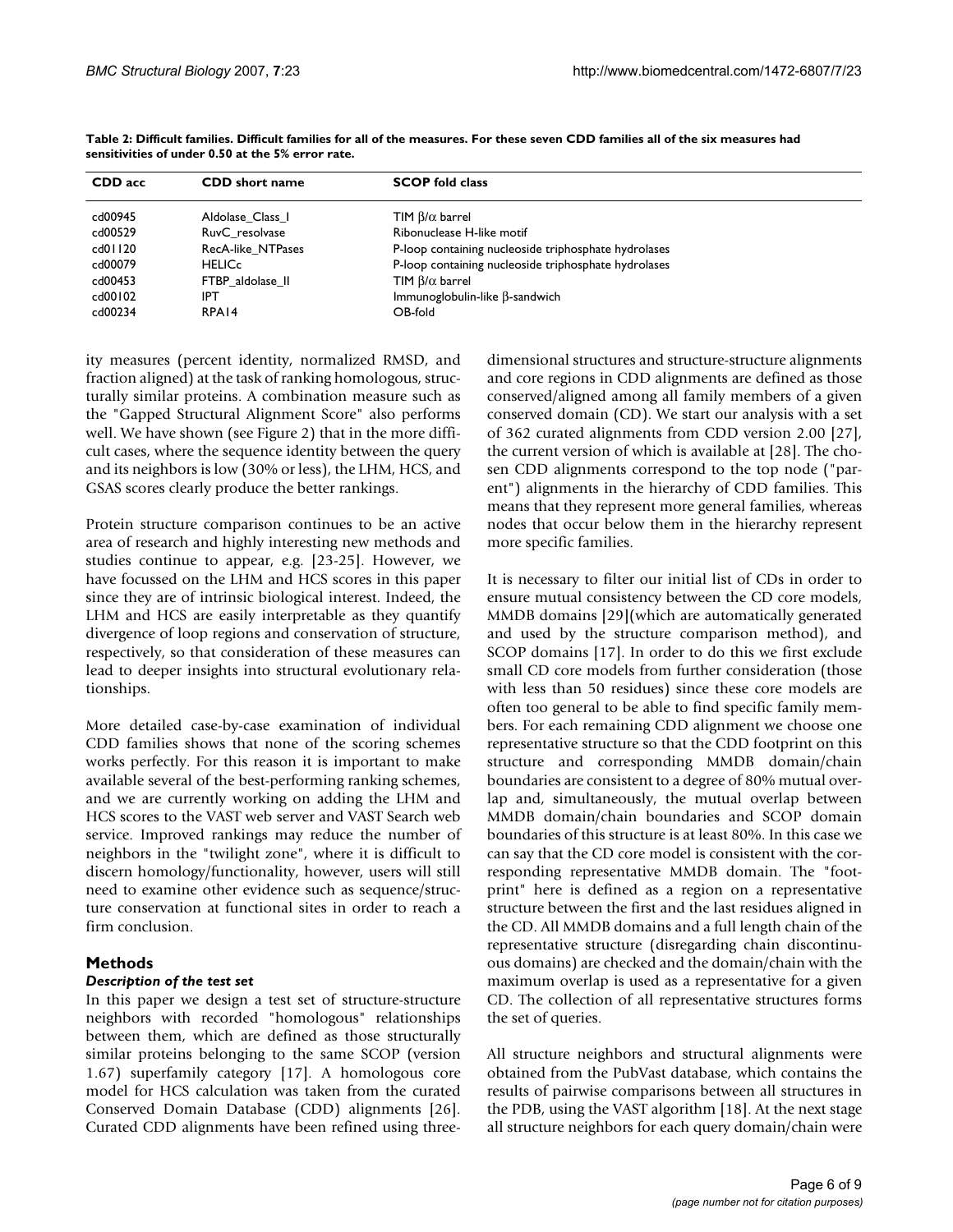retrieved from the PubVast database and only those with more than 80% mutual overlap between VAST alignment and SCOP domain footprints were selected for further analysis. By doing this we can compare the SCOP classification for the query and its structure neighbors. In order to eliminate the redundancy among structure neighbors we use redundancy groups which were constructed previously by single-linkage clustering of MMDB chains based on BLAST E-value of 10-40 or less. Only those structure neighbors belonging to distinct redundancy groups were counted as being different and those structure neighbors from the same redundancy group as the query were excluded from consideration.

True positives in our test set are defined as those neighbors having the same SCOP superfamily category as the query. At the end of this filtering procedure, 152 queries with corresponding CDD alignments were collected, each of them having at least one true positive entry satisfying all the above criteria. The list of queries together with the corresponding CDD families for HCS definition is available at [30].

### *Evaluation of the measures – sensitivity analysis*

We evaluate the different measures of structural similarity based on correct detection and ranking of homologous structure neighbors (true positives) versus non-homologous structure neighbors (false positives). For a given query and its structure neighbor list, we descend the list and calculate the true positive and false positive ratios at each similarity measure cutoff. This produces a sensitivity curve. The true positive ratio (sensitivity) is defined as the number of detected true positives divided by the overall number of true positives of the given CDD family. The false positive ratio is simply the number of found false positives divided by the overall number of false positives of the given CDD family. To compare the sensitivities for different scoring schemes we use the sensitivity values found at 1% and 5% of false positive rate (error rate). The higher the sensitivity at a given error rate, the better the performance of a given similarity measure. Since different CDD families have different numbers of true and false positives there can be a certain bias towards large families. To compensate for this bias we plot the sensitivity curves averaged over all CDD families (Figure 1). We also calculate the sensitivity at the 5% error rate separately for each CDD family (Figure 2), in which case a test set of 97 CDD families has been used with at least 20 non-redundant structure neighbors.

### *Measures of sequence and structural similarity*

The HCS overlap score for each pair of aligned structures (i.e. alignment of a query to each structure neighbor) was calculated as a ratio between the number of residues from the CD core model that were also included in the structure-structure alignment and the total number of residues in the conserved core model (both of these instances of "core model" refer to the query structure). This quantity was originally defined in [9]. The loop structural similarity measure (Loop Hausdorff Measure) was calculated as described previously [19]. Informally, LHM is the average amount by which the corresponding loop regions (regions between aligned secondary structure elements) differ from each other in a pair of superimposed structures. The structural neighbors having more than 25% of the loop residues with missing coordinates for  $C\alpha$  atoms were not considered in the analysis for LHM. Root mean squared deviation (RMSD) was computed for the structure alignments using the superposition algorithm due to McLachlan [31]. "Fraction aligned" was calculated as the ratio between the number of residues aligned and the total number of residues in the smaller of the two domains.

The structural similarity measures RMSD and LHM were normalized by dividing by the square root of the number of aligned residues in order to eliminate dependence on the number of residues and protein size. Non-normalized conventional measures of structural similarity have yielded weaker performance in the current sensitivity analysis (not shown) and other analyses reported earlier [16]. To compare the abovementioned similarity scores with the measures used by other authors we also calculated structural similarity measures used by Kolodny et al in their evaluation of different structure-structure alignment methods [3]. Two of these measures (SI and MI) represent an algebraic combination of RMSD and "fraction aligned", while the third one (GSAS) depends not only on RMSD and the alignment length but also on the number of gaps in the structure-structure alignment.

We do not expect that the results described are dependent in any essential way on the particular algorithms or databases used in this study. For example, the LHM is not sensitive to the particular secondary structure assignment algorithm that is used, because it is an average over maximum deviations in the loop regions between two superposed stuctures. The precise secondary structure element definitions do not usually affect this. The major factor that could cause our results to be unreliable is if the structurestructure superpositions that we used were grossly inaccurate. However, the statistics on the superposition RMSDs for the alignments in this study indicate that the alignments must be very reasonably accurate. For our collection of alignments, the average superposition RMSD was 2.7 Å with a standard deviation of under 0.9 Å. The largest RMSD was 6.2 Å and only 3% of the alignments were under 1.0 Å while less than 1% were over 5.0 Å in RMSD.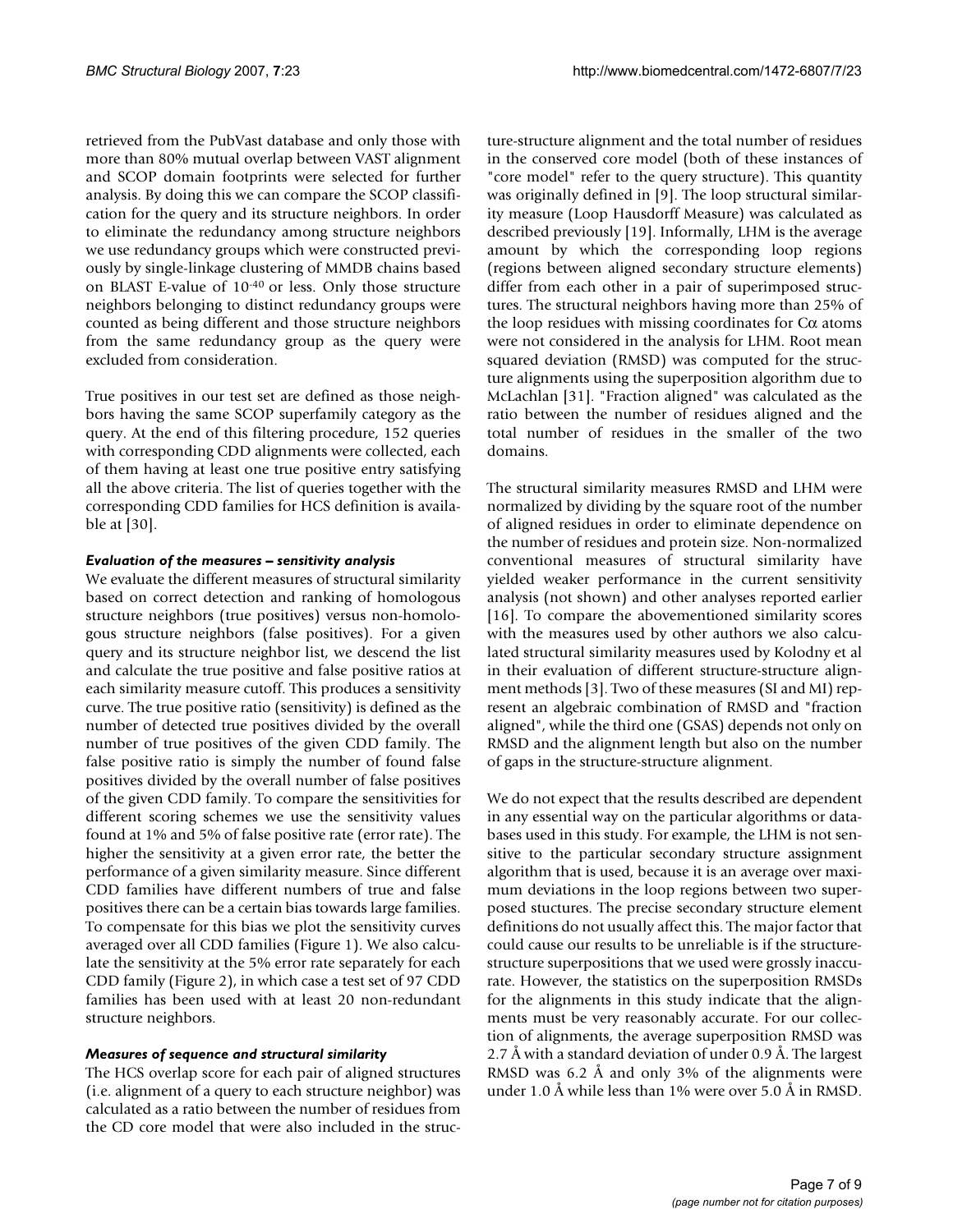#### *Availability of data and programs*

Pre-computed VAST structure neighbors are accessible by PDB codes and chain/domain identifiers via the internet at [32]. The structure neighbor list may be sorted by various options, including alignment length, percent sequence identity, and RMSD. These sorting options are also available for viewing neighbor lists in the VAST Search web server. The VAST Search web server computes the structure neighbors for user-submitted files in the PDB format; it is located at [33]. The LHM and GSAS scores have been added to the pre-computed VAST neighbors. The work to add the HCS score for the pre-computed neighbors, and all three scores to the VAST Search web server, is in progress. All computer programs used in this work are freely available upon request.

### **Authors' contributions**

TM and ARP conceived and carried out the study and drafted the manuscript. JC did necessary programming for the VAST structure neighbors database. SHB contributed to the interpretation of the data. All authors read and approved the final manuscript.

# **Additional material**

#### **Additional file 1**

*Supplementary tables. Sensitivity values for similarity measures studied, with domain families grouped by fold classes.* Click here for file [\[http://www.biomedcentral.com/content/supplementary/1472-](http://www.biomedcentral.com/content/supplementary/1472-6807-7-23-S1.doc) 6807-7-23-S1.doc]

# **Acknowledgements**

The authors want to thank Aron Marchler-Bauer for helpful discussions and suggestions. We would also like to thank Siqian He for assistance with the database work for the new scores. This work was supported by the Intramural Research Program of the National Library of Medicine at National Institutes of Health/DHHS.

#### **References**

- 1. Koehl P: **[Protein structure similarities.](http://www.ncbi.nlm.nih.gov/entrez/query.fcgi?cmd=Retrieve&db=PubMed&dopt=Abstract&list_uids=11406386)** *Curr Opin Struct Biol* 2001, **11(3):**348-353.
- 2. Sierk ML, Pearson WR: **[Sensitivity and selectivity in protein](http://www.ncbi.nlm.nih.gov/entrez/query.fcgi?cmd=Retrieve&db=PubMed&dopt=Abstract&list_uids=14978311) [structure comparison.](http://www.ncbi.nlm.nih.gov/entrez/query.fcgi?cmd=Retrieve&db=PubMed&dopt=Abstract&list_uids=14978311)** *Protein Sci* 2004, **13(3):**773-785.
- 3. Kolodny R, Koehl P, Levitt M: **[Comprehensive evaluation of pro](http://www.ncbi.nlm.nih.gov/entrez/query.fcgi?cmd=Retrieve&db=PubMed&dopt=Abstract&list_uids=15701525)[tein structure alignment methods: scoring by geometric](http://www.ncbi.nlm.nih.gov/entrez/query.fcgi?cmd=Retrieve&db=PubMed&dopt=Abstract&list_uids=15701525) [measures.](http://www.ncbi.nlm.nih.gov/entrez/query.fcgi?cmd=Retrieve&db=PubMed&dopt=Abstract&list_uids=15701525)** *J Mol Biol* 2005, **346(4):**1173-1188.
- 4. Mizuguchi K, Go N: **[Seeking significance in three-dimensional](http://www.ncbi.nlm.nih.gov/entrez/query.fcgi?cmd=Retrieve&db=PubMed&dopt=Abstract&list_uids=7583636) [protein structure comparisons.](http://www.ncbi.nlm.nih.gov/entrez/query.fcgi?cmd=Retrieve&db=PubMed&dopt=Abstract&list_uids=7583636)** *Curr Opin Struct Biol* 1995, **5(3):**377-382.
- 5. Yang AS, Honig B: **[An integrated approach to the analysis and](http://www.ncbi.nlm.nih.gov/entrez/query.fcgi?cmd=Retrieve&db=PubMed&dopt=Abstract&list_uids=10966776) [modeling of protein sequences and structures. I. Protein](http://www.ncbi.nlm.nih.gov/entrez/query.fcgi?cmd=Retrieve&db=PubMed&dopt=Abstract&list_uids=10966776) structural alignment and a quantitative measure for protein [structural distance.](http://www.ncbi.nlm.nih.gov/entrez/query.fcgi?cmd=Retrieve&db=PubMed&dopt=Abstract&list_uids=10966776)** *J Mol Biol* 2000, **301(3):**665-678.
- 6. Shapiro J, Brutlag D: **[FoldMiner and LOCK 2: protein structure](http://www.ncbi.nlm.nih.gov/entrez/query.fcgi?cmd=Retrieve&db=PubMed&dopt=Abstract&list_uids=15215444) [comparison and motif discovery on the web.](http://www.ncbi.nlm.nih.gov/entrez/query.fcgi?cmd=Retrieve&db=PubMed&dopt=Abstract&list_uids=15215444)** *Nucleic Acids Res* 2004, **32(Web Server issue):**W536-41.
- 7. May AC: **[Toward more meaningful hierarchical classification](http://www.ncbi.nlm.nih.gov/entrez/query.fcgi?cmd=Retrieve&db=PubMed&dopt=Abstract&list_uids=10451547) [of protein three-dimensional structures.](http://www.ncbi.nlm.nih.gov/entrez/query.fcgi?cmd=Retrieve&db=PubMed&dopt=Abstract&list_uids=10451547)** *Proteins* 1999, **37(1):**20-29.
- 8. Orengo CA, Michie AD, Jones S, Jones DT, Swindells MB, Thornton JM: **[CATH--a hierarchic classification of protein domain](http://www.ncbi.nlm.nih.gov/entrez/query.fcgi?cmd=Retrieve&db=PubMed&dopt=Abstract&list_uids=9309224) [structures.](http://www.ncbi.nlm.nih.gov/entrez/query.fcgi?cmd=Retrieve&db=PubMed&dopt=Abstract&list_uids=9309224)** *Structure* 1997, **5(8):**1093-1108.
- 9. Matsuo Y, Bryant SH: **[identification of homologous core struc](http://www.ncbi.nlm.nih.gov/entrez/query.fcgi?cmd=Retrieve&db=PubMed&dopt=Abstract&list_uids=10090287)[tures.](http://www.ncbi.nlm.nih.gov/entrez/query.fcgi?cmd=Retrieve&db=PubMed&dopt=Abstract&list_uids=10090287)** *Proteins* 1999, **35(1):**70-79.
- 10. Dietmann S, Holm L: **[Identification of homology in protein](http://www.ncbi.nlm.nih.gov/entrez/query.fcgi?cmd=Retrieve&db=PubMed&dopt=Abstract&list_uids=11685241) [structure classification.](http://www.ncbi.nlm.nih.gov/entrez/query.fcgi?cmd=Retrieve&db=PubMed&dopt=Abstract&list_uids=11685241)** *Nat Struct Biol* 2001, **8(11):**953-957.
- 11. Dietmann S, Fernandez-Fuentes N, Holm L: **[Automated detection](http://www.ncbi.nlm.nih.gov/entrez/query.fcgi?cmd=Retrieve&db=PubMed&dopt=Abstract&list_uids=12127456) [of remote homology.](http://www.ncbi.nlm.nih.gov/entrez/query.fcgi?cmd=Retrieve&db=PubMed&dopt=Abstract&list_uids=12127456)** *Curr Opin Struct Biol* 2002, **12(3):**362-367.
- 12. Kawabata T, Nishikawa K: **[Protein structure comparison using](http://www.ncbi.nlm.nih.gov/entrez/query.fcgi?cmd=Retrieve&db=PubMed&dopt=Abstract&list_uids=10944398) [the markov transition model of evolution.](http://www.ncbi.nlm.nih.gov/entrez/query.fcgi?cmd=Retrieve&db=PubMed&dopt=Abstract&list_uids=10944398)** *Proteins* 2000, **41(1):**108-122.
- 13. Holm L, Sander C: **[Decision support system for the evolution](http://www.ncbi.nlm.nih.gov/entrez/query.fcgi?cmd=Retrieve&db=PubMed&dopt=Abstract&list_uids=9322028)[ary classification of protein structures.](http://www.ncbi.nlm.nih.gov/entrez/query.fcgi?cmd=Retrieve&db=PubMed&dopt=Abstract&list_uids=9322028)** *Proc Int Conf Intell Syst Mol Biol* 1997, **5:**140-146.
- 14. Russell RB, Barton GJ: **[Structural features can be unconserved](http://www.ncbi.nlm.nih.gov/entrez/query.fcgi?cmd=Retrieve&db=PubMed&dopt=Abstract&list_uids=7966343) [in proteins with similar folds. An analysis of side-chain to](http://www.ncbi.nlm.nih.gov/entrez/query.fcgi?cmd=Retrieve&db=PubMed&dopt=Abstract&list_uids=7966343) [side-chain contacts secondary structure and accessibility.](http://www.ncbi.nlm.nih.gov/entrez/query.fcgi?cmd=Retrieve&db=PubMed&dopt=Abstract&list_uids=7966343)** *J Mol Biol* 1994, **244(3):**332-350.
- 15. Yang AS, Honig B: **[An integrated approach to the analysis and](http://www.ncbi.nlm.nih.gov/entrez/query.fcgi?cmd=Retrieve&db=PubMed&dopt=Abstract&list_uids=10966777) [modeling of protein sequences and structures. II. On the](http://www.ncbi.nlm.nih.gov/entrez/query.fcgi?cmd=Retrieve&db=PubMed&dopt=Abstract&list_uids=10966777) relationship between sequence and structural similarity for [proteins that are not obviously related in sequence.](http://www.ncbi.nlm.nih.gov/entrez/query.fcgi?cmd=Retrieve&db=PubMed&dopt=Abstract&list_uids=10966777)** *J Mol Biol* 2000, **301(3):**679-689.
- 16. Panchenko AR, Wolf YI, Panchenko LA, Madej T: **[Evolutionary](http://www.ncbi.nlm.nih.gov/entrez/query.fcgi?cmd=Retrieve&db=PubMed&dopt=Abstract&list_uids=16184609) [plasticity of protein families: coupling between sequence and](http://www.ncbi.nlm.nih.gov/entrez/query.fcgi?cmd=Retrieve&db=PubMed&dopt=Abstract&list_uids=16184609) [structure variation.](http://www.ncbi.nlm.nih.gov/entrez/query.fcgi?cmd=Retrieve&db=PubMed&dopt=Abstract&list_uids=16184609)** *Proteins* 2005, **61(3):**535-544.
- 17. Murzin AG, Brenner SE, Hubbard T, Chothia C: **[SCOP: a structural](http://www.ncbi.nlm.nih.gov/entrez/query.fcgi?cmd=Retrieve&db=PubMed&dopt=Abstract&list_uids=7723011) [classification of proteins database for the investigation of](http://www.ncbi.nlm.nih.gov/entrez/query.fcgi?cmd=Retrieve&db=PubMed&dopt=Abstract&list_uids=7723011) [sequences and structures.](http://www.ncbi.nlm.nih.gov/entrez/query.fcgi?cmd=Retrieve&db=PubMed&dopt=Abstract&list_uids=7723011)** *J Mol Biol* 1995, **247(4):**536-540.
- 18. Gibrat JF, Madej T, Bryant SH: **[Surprising similarities in structure](http://www.ncbi.nlm.nih.gov/entrez/query.fcgi?cmd=Retrieve&db=PubMed&dopt=Abstract&list_uids=8804824) [comparison.](http://www.ncbi.nlm.nih.gov/entrez/query.fcgi?cmd=Retrieve&db=PubMed&dopt=Abstract&list_uids=8804824)** *Curr Opin Struct Biol* 1996, **6(3):**377-385.
- 19. Panchenko AR, Madej T: **[Analysis of protein homology by](http://www.ncbi.nlm.nih.gov/entrez/query.fcgi?cmd=Retrieve&db=PubMed&dopt=Abstract&list_uids=15382231) [assessing the \(dis\)similarity in protein loop regions.](http://www.ncbi.nlm.nih.gov/entrez/query.fcgi?cmd=Retrieve&db=PubMed&dopt=Abstract&list_uids=15382231)** *Proteins* 2004, **57(3):**539-547.
- 20. Ponting CP, Russell RB: **[Identification of distant homologues of](http://www.ncbi.nlm.nih.gov/entrez/query.fcgi?cmd=Retrieve&db=PubMed&dopt=Abstract&list_uids=11183773) [fibroblast growth factors suggests a common ancestor for all](http://www.ncbi.nlm.nih.gov/entrez/query.fcgi?cmd=Retrieve&db=PubMed&dopt=Abstract&list_uids=11183773) [beta-trefoil proteins.](http://www.ncbi.nlm.nih.gov/entrez/query.fcgi?cmd=Retrieve&db=PubMed&dopt=Abstract&list_uids=11183773)** *J Mol Biol* 2000, **302(5):**1041-1047.
- 21. Copley RR, Bork P: **[Homology among \(betaalpha\)\(8\) barrels:](http://www.ncbi.nlm.nih.gov/entrez/query.fcgi?cmd=Retrieve&db=PubMed&dopt=Abstract&list_uids=11054297) [implications for the evolution of metabolic pathways.](http://www.ncbi.nlm.nih.gov/entrez/query.fcgi?cmd=Retrieve&db=PubMed&dopt=Abstract&list_uids=11054297)** *J Mol Biol* 2000, **303(4):**627-641.
- 22. :Supplementary data url for HCS paper. [[http://www.ncbi.nlm.nih.gov/](http://www.ncbi.nlm.nih.gov/Structure/madej/hcs_tables.htm) [Structure/madej/hcs\\_tables.htm](http://www.ncbi.nlm.nih.gov/Structure/madej/hcs_tables.htm)]
- 23. Carpentier M, Brouillet S, Pothier J: **[YAKUSA: a fast structural](http://www.ncbi.nlm.nih.gov/entrez/query.fcgi?cmd=Retrieve&db=PubMed&dopt=Abstract&list_uids=16049912) [database scanning method.](http://www.ncbi.nlm.nih.gov/entrez/query.fcgi?cmd=Retrieve&db=PubMed&dopt=Abstract&list_uids=16049912)** *Proteins* 2005, **61(1):**137-151.
- 24. Hou J, Jun SR, Zhang C, Kim SH: **[Global mapping of the protein](http://www.ncbi.nlm.nih.gov/entrez/query.fcgi?cmd=Retrieve&db=PubMed&dopt=Abstract&list_uids=15705717) [structure space and application in structure-based inference](http://www.ncbi.nlm.nih.gov/entrez/query.fcgi?cmd=Retrieve&db=PubMed&dopt=Abstract&list_uids=15705717) [of protein function.](http://www.ncbi.nlm.nih.gov/entrez/query.fcgi?cmd=Retrieve&db=PubMed&dopt=Abstract&list_uids=15705717)** *Proceedings of the National Academy of Sciences of the United States of America* 2005, **102(10):**3651-3656.
- 25. Sam V, Tai CH, Garnier J, Gibrat JF, Lee B, Munson PJ: **[ROC and](http://www.ncbi.nlm.nih.gov/entrez/query.fcgi?cmd=Retrieve&db=PubMed&dopt=Abstract&list_uids=16613604) [confusion analysis of structure comparison methods identify](http://www.ncbi.nlm.nih.gov/entrez/query.fcgi?cmd=Retrieve&db=PubMed&dopt=Abstract&list_uids=16613604) the main causes of divergence from manual protein classifi[cation.](http://www.ncbi.nlm.nih.gov/entrez/query.fcgi?cmd=Retrieve&db=PubMed&dopt=Abstract&list_uids=16613604)** *BMC bioinformatics* 2006, **7:**206.
- 26. Marchler-Bauer A, Anderson JB, DeWeese-Scott C, Fedorova ND, Geer LY, He S, Hurwitz DI, Jackson JD, Jacobs AR, Lanczycki CJ, Liebert CA, Liu C, Madej T, Marchler GH, Mazumder R, Nikolskaya AN, Panchenko AR, Rao BS, Shoemaker BA, Simonyan V, Song JS, Thiessen PA, Vasudevan S, Wang Y, Yamashita RA, Yin JJ, Bryant SH: **[CDD: a](http://www.ncbi.nlm.nih.gov/entrez/query.fcgi?cmd=Retrieve&db=PubMed&dopt=Abstract&list_uids=12520028) [curated Entrez database of conserved domain alignments.](http://www.ncbi.nlm.nih.gov/entrez/query.fcgi?cmd=Retrieve&db=PubMed&dopt=Abstract&list_uids=12520028)** *Nucleic Acids Res* 2003, **31(1):**383-387.
- 27. Marchler-Bauer A, Panchenko AR, Shoemaker BA, Thiessen PA, Geer LY, Bryant SH: **[CDD: a database of conserved domain align](http://www.ncbi.nlm.nih.gov/entrez/query.fcgi?cmd=Retrieve&db=PubMed&dopt=Abstract&list_uids=11752315)[ments with links to domain three-dimensional structure.](http://www.ncbi.nlm.nih.gov/entrez/query.fcgi?cmd=Retrieve&db=PubMed&dopt=Abstract&list_uids=11752315)** *Nucleic Acids Res* 2002, **30(1):**281-283.
- Conserved Domains Database. [\[http://](http://www.ncbi.nlm.nih.gov/Structure/cdd/cdd.shtml) [www.ncbi.nlm.nih.gov/Structure/cdd/cdd.shtml\]](http://www.ncbi.nlm.nih.gov/Structure/cdd/cdd.shtml).
- 29. Chen J, Anderson JB, DeWeese-Scott C, Fedorova ND, Geer LY, He S, Hurwitz DI, Jackson JD, Jacobs AR, Lanczycki CJ, Liebert CA, Liu C, Madej T, Marchler-Bauer A, Marchler GH, Mazumder R, Nikolskaya AN, Rao BS, Panchenko AR, Shoemaker BA, Simonyan V, Song JS, Thiessen PA, Vasudevan S, Wang Y, Yamashita RA, Yin JJ, Bryant SH: **[MMDB: Entrez's 3D-structure database.](http://www.ncbi.nlm.nih.gov/entrez/query.fcgi?cmd=Retrieve&db=PubMed&dopt=Abstract&list_uids=12520055)** *Nucleic Acids Res* 2003, **31(1):**474-477.
- :Another supplementary data url for HCS paper. [\[http://](http://www.ncbi.nlm.nih.gov/Structure/madej/structmeasures05.htm) [www.ncbi.nlm.nih.gov/Structure/madej/structmeasures05.htm](http://www.ncbi.nlm.nih.gov/Structure/madej/structmeasures05.htm)].